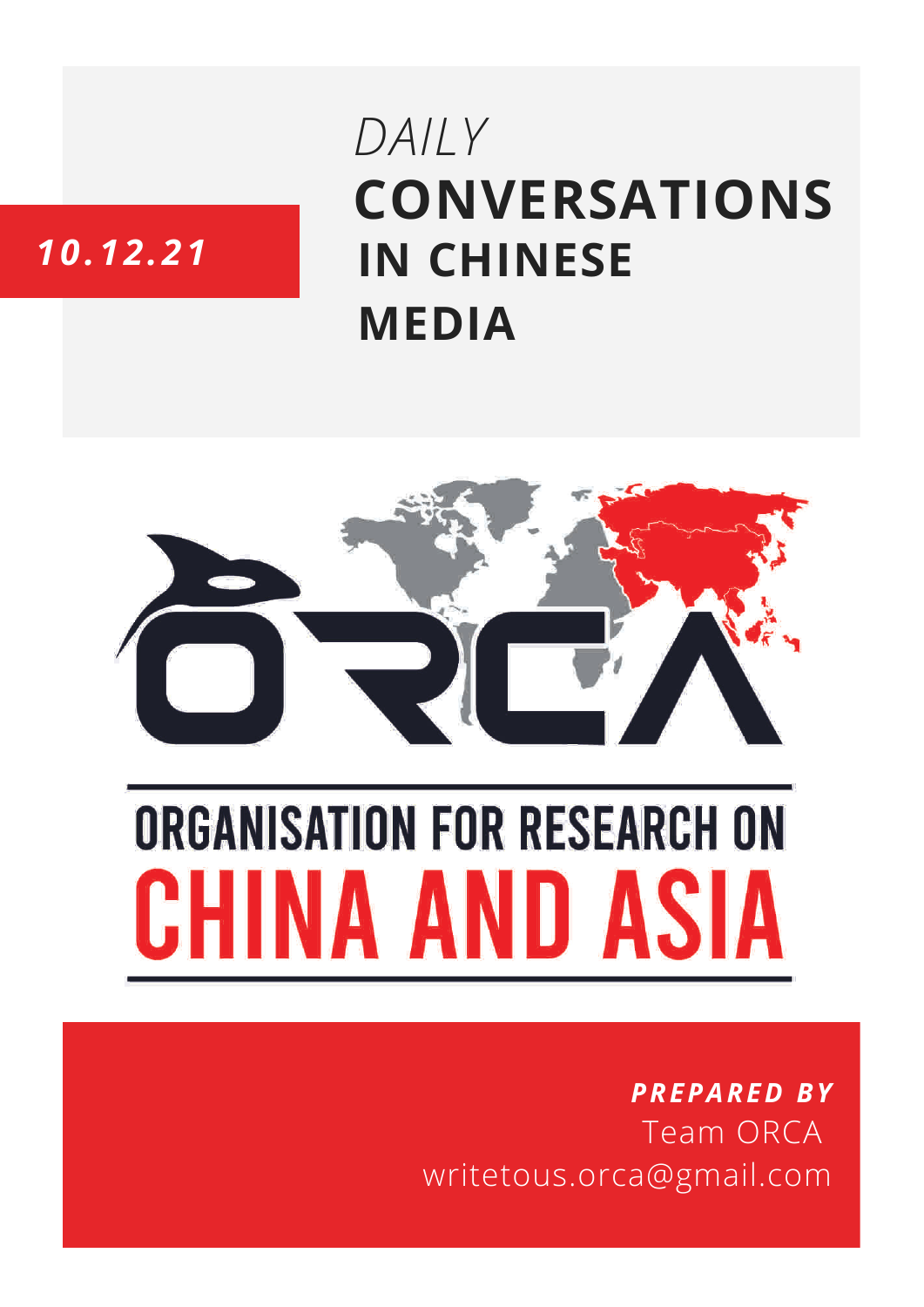### **I. Social Media Chatter in China**

- **Discussion around INS Vela:** Weibo account of the CCTV military has posted a short clip of a military expert answering a question about INS Vela in which he says that the submarine has powerful combat effectiveness. But after India introduced technology from France, the noise created by the submarine has increased a lot during sea which brings down its ability to strike the enemy. He pointed out that the weapons and equipment are also not that advanced, concluding dryly that the "biggest highlight of India's Scorpene-class submarine is that it could be made in India".
- **Military drill with an all-women contingent:** Weibo account of CCTV-Military has posted a video of a military drill in which a female tank squad is working with armored infantry in the Xinjiang Military region at -20 degrees.

#### **II. News in China**

- On December 10, the Guangdong Provincial Commission for Disciplinary Supervision of the Communist Party of China notified that Jiang Kaixin, the former deputy secretary of the Political and Legal Affairs Commission of Guangdong, was expelled from the party and discharged from the public office after an investigation was filed for "violating discipline and law."
- Framework Agreement on the Zhuhai-Macao Workers' Legal Service Center was [signed](https://opinion.southcn.com/node_4eddbd6bd8/2482584ac9.shtml) by the Municipal Federation of Trade Unions, and the Macau Federation of Trade Unions. This will accelerate the implementation of cross-border legal aid services in Guangdong-Hong Kong-Macao Greater Bay Area and the Hengqin Guangdong-Macao Intensive Cooperation Zone. It is expected to protect the rights and interests of residents in the two places, the judicial system more accessible, and integrate both systems.
- Central Economic Work Conference held in Beijing from 8.12.21 to 10.12.21 was concluded. The meeting pointed out that while fully affirming the achievements, it must see that China's economic development is facing three pressures: demand contraction, supply shock, and weakening expectations.
- At the same conference, Xi [delivered](https://www.guancha.cn/politics/2021_12_10_618039_s.shtml) a speech in which he noted that regardless of how the international landscape changes, "We must firmly do our own work, and continue to strengthen the economic base, enhance the ability of science and technology innovation, adhere to multilateralism, take the initiative to use high standards of international economic and trade rules as the benchmark, with a high level of openness to promote deep reform and promote high-quality development".